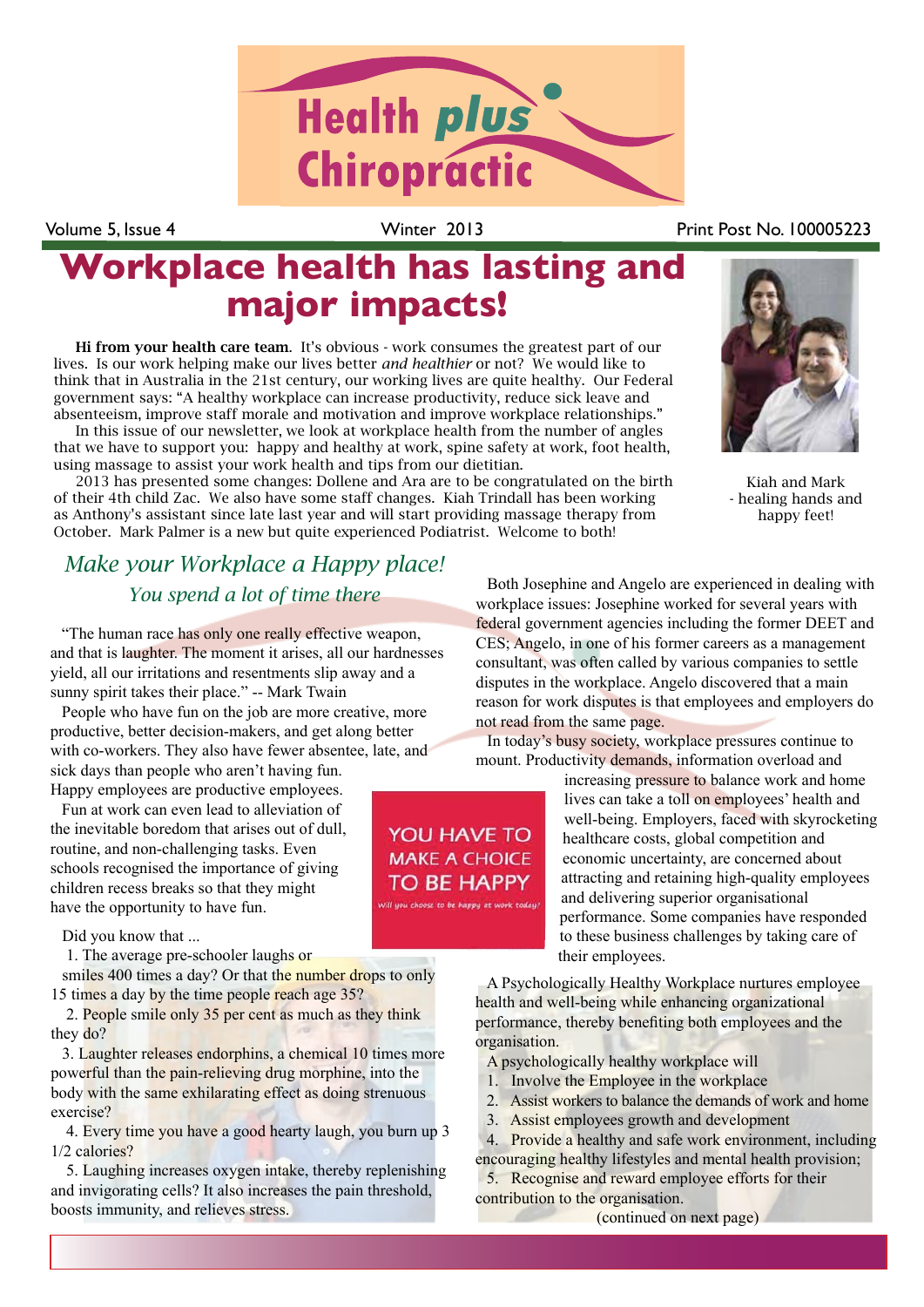## Happy Feet at work

#### *Make your Workplace a Happy place!* (cont)

A psychologically healthy workplace nurtures employee health and well-being while enhancing organisational performance, thereby benefiting both employees and the organisation.

Benefits to Employees: • Increased job satisfaction • Higher morale • Better physical and

mental health

• Enhanced motivation • Improved ability to manage stress

Benefits to the Organisation: • Improved quality, performance and productivity

• Reduced absenteeism and turnover

• Fewer accidents and injuries

• Better able to attract and retain top-quality employees

• Improved customer service and satisfaction

• Lower healthcare costs.

Effective, two-way communication also plays a key role in the success of any workplace

program or policy and serves as the foundation for all five types of psychologically healthy workplace practices.

(adapted from the American Psychological Association's Psychologically Healthy Workplace Awards program)

Your feet can take a pounding in the workplace. The daily demands of your job – walking, standing for long periods, lifting, jumping on or off machinery – all place your feet under pressure. While you are working your feet may absorb up to three times your body weight.

The work environment itself can create health risks for your feet. Hazardous conditions – oily or slippery floors, wet conditions, or extreme heat or cold – put feet at risk of injury and can lead to foot problems.

Foot problems: Stress fractures, sprains, strains, corns, calluses, ingrown toenails, chilblains, and tinea are some of the many foot problems which can occur in the workplace or be aggravated at work.

Problems such as calluses, corns, and blisters can be caused by pressure. If your feet do not fit properly into standard shoes or boots, then you are more likely to experience pressure-related foot problems. Deep aches or pains in the arch, ball of the foot or heel may be related to muscle strain, which is associated with poor foot posture – correcting or improving foot posture can reduce strain.

As even minor irritations can reduce your mobility and productivity, it is important to seek help for all foot ailments including sore or tired feet. Individual assessment and advice from a podiatrist is recommended.

Foot risks: In almost every workplace there is the risk of trips, slips and falls, or objects falling or rolling on to feet. Be aware of foot hazards and use foot-safe work practices and use the necessary footwear to protect your feet.

Regardless of your workplace – office, shop, warehouse, restaurant – comfortable, properly fitted footwear is essential to maintaining foot health. Appropriate footwear can protect your feet by insulating them against cold, preventing them from getting wet or by cushioning them from the impact of your job.

In many workplaces safety shoes/boots are necessary to protect against environmental risks but they also need to be comfortable and correctly fitted.

Always have your feet measured. Remember that the length, width, and depth of the shoe should all be considered. Be specific and insistent about your requirements.

As an employer you can prevent foot problems at work by:

- promoting foot health in your workplace
- contracting a podiatrist to give a talk on foot care to employees
- encouraging your staff members to report foot problems, however minor (e.g. safety shoes that rub)

• looking at the foot health record of your company – multiple foot complaints may suggest the workplace itself is creating foot problems

• doing a "Foot Risk Assessment" in the workplace – look for ways to minimise the burden on your employees' feet. (A podiatrist will able to assist you with assessing workplace foot risks) • emphasising to the safety officer or occupational physician that foot complaints should be taken seriously

• if your employees wear safety shoes, ask yourself: Do we stock an adequate range of safety shoes to suit every staff member? If not, out-sourcing the supply and fit of safety shoes may be more cost-effective;

• allowing employees a crossover period when they exchange their old safety shoes for a new pair.

As an employee, you can maintain your foot health by:

• being aware of the hazards in your workplace. If you have concerns about foot safety, alert your workplace representative or your employer;

• reporting any foot pain or discomfort to your employer or safety officer • making sure your shoes fit for your workplace (e.g. safety shoes if applicable)

• remembering – feet shouldn't hurt. Sore feet are a sign of problems

• visiting a podiatrist if you have foot problems.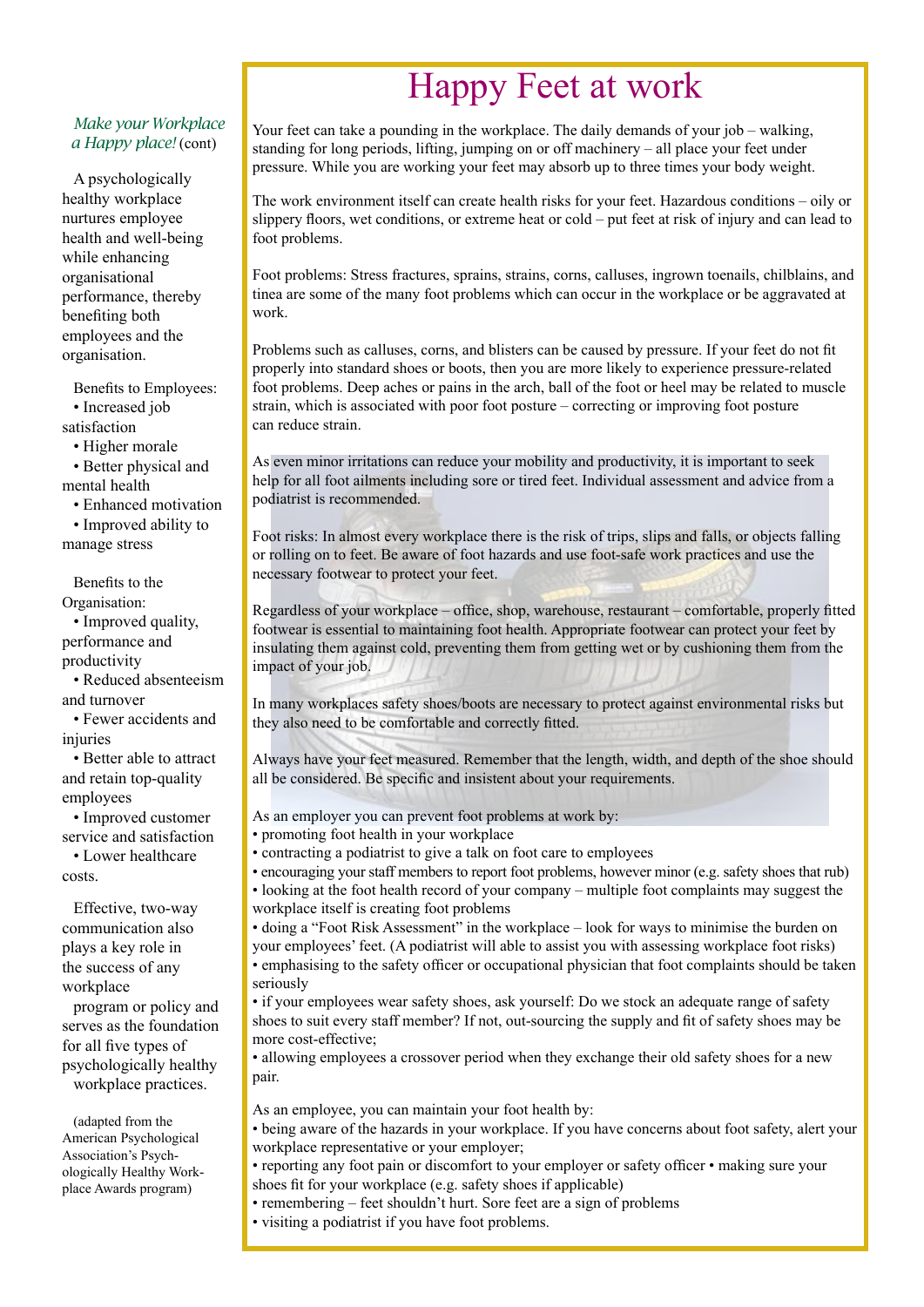# **Benefits of Massage and the Workplace**

There are various physical and mental benefits of massage. At Health *plus* Chiropractic, we provide a variety of massage techniques. With over 10 years of combined experience, our staff are highly certified, which separates us from our competitors. Here at Health *plus* Chiropractic, all our staff demonstrates the highest amount of professionalism and competency towards our clients, something that you won't get at other practices. From hot stone massage to remedial massage being offered, Health *plus* Chiropractic is a one stop business that can cater for all your needs.

Massages have been around for centuries, with both positive and negative reputations; however at Health *plus* Chiropractic our staff only offer our clients the best treatment possible. Massage therapy soothes muscles, tendons and ligaments while also alleviating stiffness and soreness, which is common within a range of jobs such as office jobs, labouring, nursing etc. If you are stressed at work a massage is a great way to not only relieve stress and pain but also:

- reduces fatigue and anxiety; increases peace of mind;
	-
- relieves headaches and migraines; reduces anxiety;
	-
	-
	-
- relieves back pain and improves posture;
- improves mental focus and concentration;
- relieves the commonly felt muscle tension in neck, shoulders, arms and wrists from repetitive use of the computer keyboard and mouse
- stimulates and increases blood circulation

#### Case study:

 Chris has been working for over 5 years at a law firm and her typical work on a day to day basis involves computer work, filing cases and other reception duties. Chris works 5 days a week with long hours every day. Chris also has a young family. As a result of Chris' stressful office job and her responsibilities for her young family, a toll has been taken on her body and well-being. She has started to develop a variety of consequences such as constant throbbing headaches which has led to migraines, blurred vision, nausea and upper and lower back pain. Chris has stated "My neck and shoulders feel like rocks, I'm sick of feeling like this all the time!!" Due to these reoccurring symptoms, Chris has decided to seek treatment with Health Plus Chiropractic. Prior to Chris' treatment the massage therapist acknowledged her reported symptoms and assigned Swedish and remedial techniques to try alleviate them. During Chris' treatment the massage therapist discovered that she was:

- irritable; sensitive to light and brightness;
- had tight, tender muscles around the head
- suffering from stiffness in both her shoulders and neck

• having trouble sleeping and was constantly fatigued throughout the day As a result of receiving both Swedish and Remedial massage techniques on a regular basis, Chris reported that her physical symptoms such as her constant headaches, nausea and upper and lower back pain have all subsided. She has also stated that she has been able to sleep better at night and feels less irritable and fatigued throughout the day.

## **Do you feel OK but need your spine checked?**

Have you been doing well - no injuries or flare-ups but haven't seen us for some time? Maybe you are not sure if your problem is in a muscl or is actually a joint or nerve condition? Does your child or spouse's spine need a check?

Call us for a complimentary brief spinal screen. We can quickly review posture and range of motion of the spine as indicators for you - without obligation.

All we ask is that you call to schedule an appointment for spinal screen beforehand. Just mention this notice and spinal screen.

Bookings now open for our next Relaxation/ Meditation Class

If you've already found the many benefits of the Stress Management and Meditation Class conducted by our own expert psychologist Josephine Capitani, or have been waiting for the opportunity to improve yourself and your life we are pleased to announce that bookings are now open.

Josephine provides a wonderful combination of the art and philosophy of meditation with the pyschology science of how the mind and body works. These classes contain instruction on how and why meditation works for everybody and a long practical meditation session each week for 8 weeks.

Call us and book your place!

- 
- calms the nervous system; boosts morale;
- increases self-awareness;